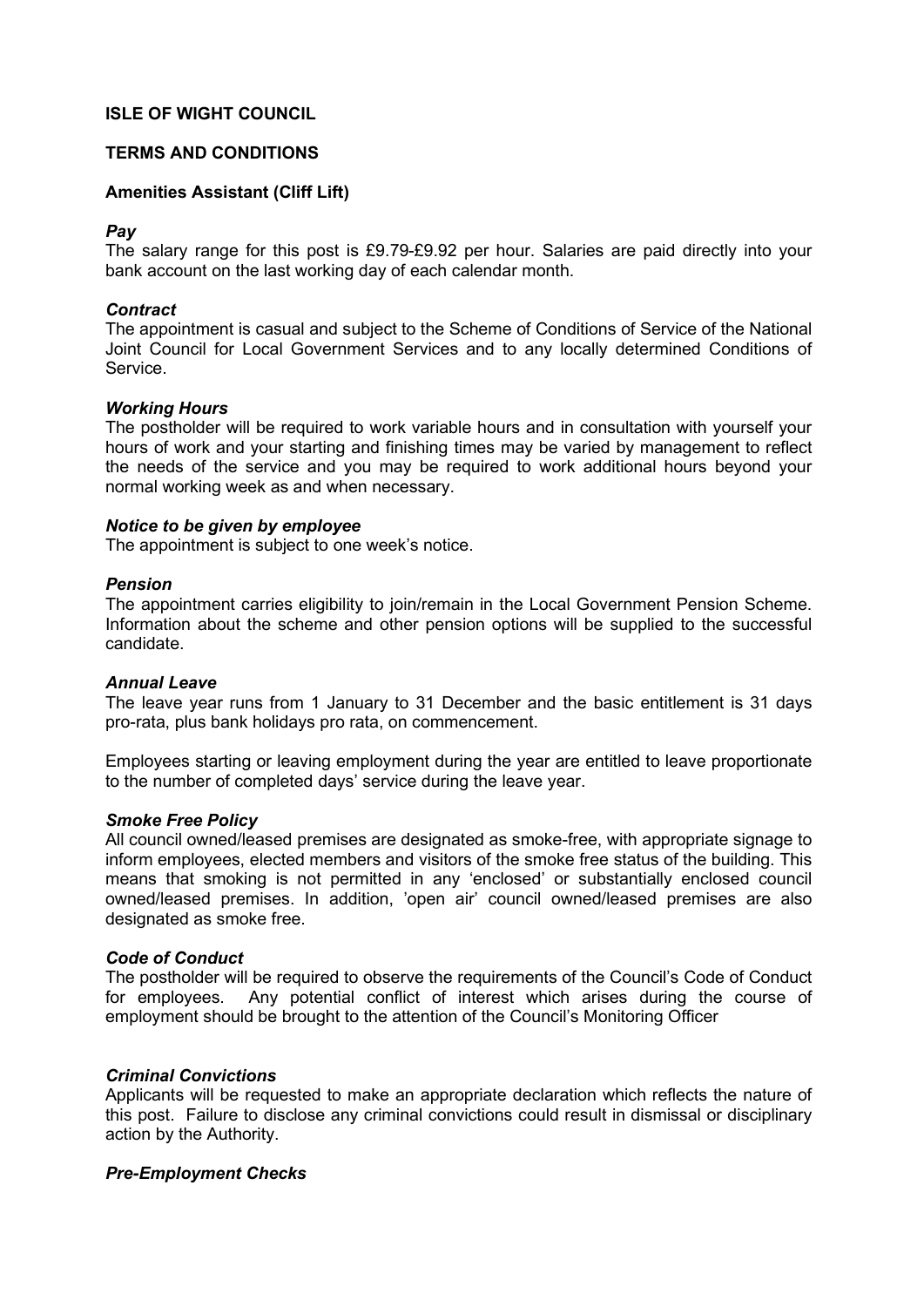Any offer of employment will be subject to satisfactory references being received. In addition to this, checks may be made with the Disclosure and Barring Service and proof will be required to establish your identity and entitlement to live and work in the UK.

## **Qualification**

The appointment will be subject to verification of the relevant qualification required for the post. Proof of qualification will normally be required for shortlisted candidates.

# Probationary Period

If the postholder is a new entrant to the Isle of Wight Council's service they will be required to serve a probationary period of six months.

# Staff Benefits

Childcare Scheme – enables employees to make savings on their childcare costs via the payroll

One Card Employee Scheme – as part of the overall strategy for a healthier workforce, this scheme offers access to Council owned fitness and leisure facilities at reduced rates.

Employee Assistance – a Freephone 24/7 confidential helpline for all personal and workrelated issues

# Discounts:-

- at many local retailers on the Island, and also through off-island and web-based businesses;
- on tickets for ferry services to and from the Island, and on Island bus travel (subject to review);
- on a wide range of products & services via a website specifically for public sector employees.

---------- oOo --------

## ISLE OF WIGHT COUNCIL